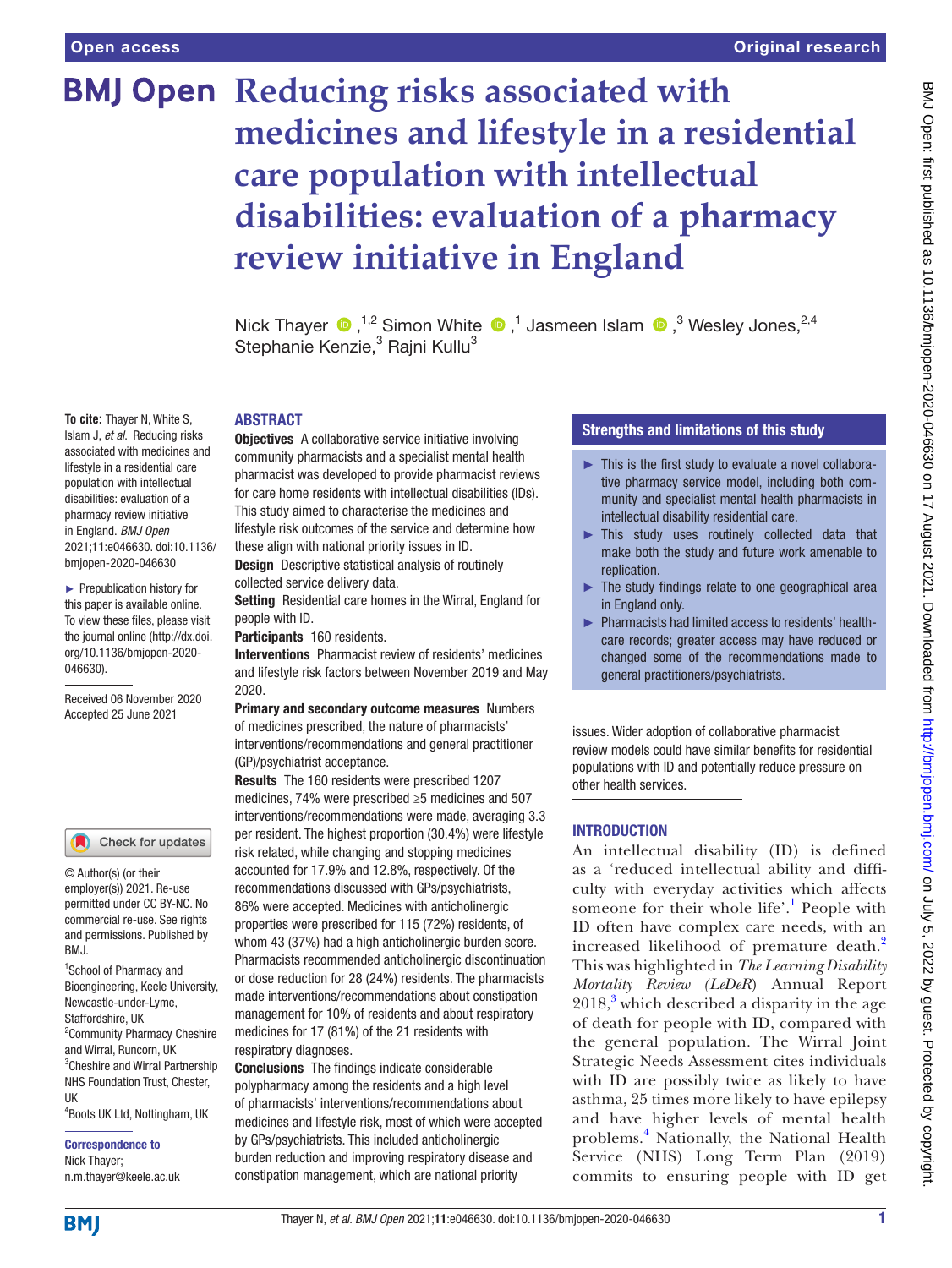better support and to improve the use of psychotropic medication with the nationally established programme *Stopping the Over-Medication of People with Learning Disabilities (STOMP*).<sup>56</sup>

Within care homes for older people, pharmacist input is known to improve patient outcomes by improving medicines administration accuracy and efficiency and reducing adverse effects of medicines and medicines adminis-tration errors.<sup>[7](#page-6-5)</sup> In particular, patient care is improved through exploration of practical medicines issues such as formulation and dose timing.<sup>7</sup> More broadly, pharmacist interventions in care homes can improve clinically significant outcomes, such as the number of falls,<sup>8</sup> depre-scribing or identifying safety issues.<sup>[9](#page-6-7)</sup> Using tools such as STOP-START, studies have demonstrated reductions in polypharmacy, optimisation of patient medicines and cost savings.<sup>[10](#page-6-8)</sup>

Despite the similarity of the setting, there is little evidence of the impact of pharmacist interventions in residential care for people with ID, where medicines are also administered. One small-scale study reported that a high number of interventions were made when a pharmacist conducted medicines reviews with people with ID, of which over 40% concerned the ordering of repeat prescription medicines.<sup>[11](#page-6-9)</sup> However, limited detail about these interventions was provided and so determining the pharmaceutical needs of people with ID largely remains a matter of assumption based on known poorer health outcomes[.12](#page-6-10) These assumptions include overprescribing of antipsychotics,<sup>5</sup> that medicines side effects are not well recognised or managed, $13$  polypharmacy (more pronounced in residential institutions) $^{14}$  and other issues that affect the population at large such as lifestyle risk factors and suboptimal medicines adherence.

The NHS England work stream—*Medicines Optimisation in Care Homes*[15—](#page-6-13)facilitates and funds pharmacists, based in primary care, to conduct medicines reviews in care homes. In the Wirral, conducting pharmacist reviews for ID care home residents was identified as a gap by the Clinical Commissioning Group (CCG), in line with the NHS Long Term Plan  $(2019)$ .<sup>[6](#page-6-14)</sup> Furthermore, data provided by Wirral CCG showed variation in prescribing trends, with the average number of medicines per ID resident varying from 0 to more than 11 across different residential locations. A similar variation was seen in the prescribing of antipsychotics, antidepressants and sedatives. To make best use of local pharmacist resource, a cross-sector, collaborative initiative was designed to coordinate the reviews between community and specialist mental health pharmacists. This involved pharmacists from community pharmacies (both independent and large company) and the local Specialist Mental Health NHS Foundation Trust.

This initiative was commissioned by Wirral CCG to provide a combination of pharmacist reviews and care home wastage audits. The evaluation of the service initiative presented here relates to the pharmacist reviews, and the aim of the evaluation was to characterise the medicines and public health outcomes of the collaborative

pharmacist review service for residents with ID and determine how these align with the LeDeR report priorities.<sup>3</sup>

# **METHODS**

#### Description of the service initiative intervention

The collaborative pharmacist review service initiative involved pharmacists reviewing ID care home residents' medicines using a structured review framework and where applicable making interventions or recommendations to the resident's general practitioner (GP) and/or psychiatrist. The framework for the reviews was devised jointly by the lead consultant psychiatrist, the strategic lead pharmacist from the Mental Health Trust and the Local Pharmaceutical Committee (LPC) representatives to align with the 2018 LeDeR report<sup>[3](#page-6-2)</sup> priorities. This report was central to determining the predicted pharmaceutical care gap in this population because many of the areas for improvement in care link directly to the use or understanding of medicines by patients or carers. The framework guided the pharmacists through consultations, ensuring capture of basic information, before focusing on the key recommendations of the LeDeR report.<sup>[3](#page-6-2)</sup> These included medicines adherence and burden (particularly the anticholinergic burden), respiratory care, vaccination status, constipation risk, sepsis prevention, dysphagia risk and lifestyle risk issues, especially smoking. Finally, pharmacists were asked to detail actions taken/advice provided, any recommendations made and make referrals, as necessary.

Representatives from the Specialist Mental Health Trust and the LPC provided oversight of the initiative, which included developing an implementation plan with the pharmacists who conducted the reviews and providing updates to the commissioner and the Specialist Mental Health Trust, in line with the governance frameworks. Using anonymised, aggregated data (at ID care home level of analysis) provided by Wirral CCG, the oversight group separated the ID care homes into two groups based on the number of psychotropic medicines known to be prescribed to residents. Pharmacists were aligned to care homes based on anticipated patient need, psychotropic medicine use and existing care relationships established through local medicines supply. Those homes with residents with few or no psychotropic medicines tended to be assigned to community pharmacists. Those with higher psychotropic use tended to be assigned to the specialist mental health pharmacist who, as part of the review, focused on the resident's psychotropic care, comparing care plans from the resident's GP and consultant psychiatrist.

The pharmacists then contacted their assigned care homes directly and arranged opportunities to visit and review residents' medicines. Residential homes varied in size and number of residents, but the maximum occupancy varied from 2 to 29 residents. On arrival, the care homes' prescription ordering, medicines storage and medicines management processes were reviewed, and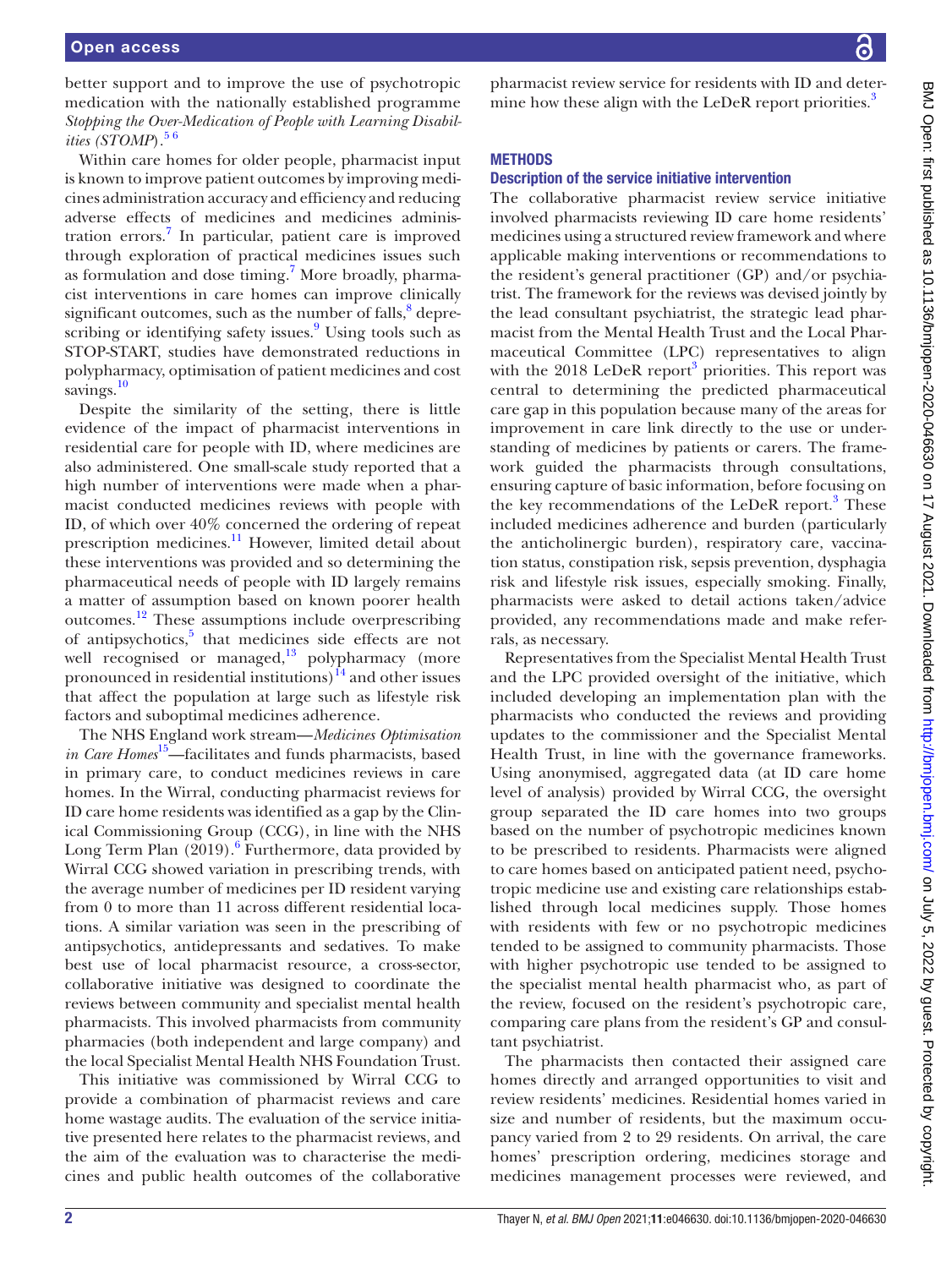any wastage (and opportunities to reduce) were noted. Subsequently, each resident was asked for consent to a medicines review, unless advised by the staff that this was not in the resident's best interests, in which case a paper review (eg, Medicines Administration Records, home notes, etc) was undertaken instead. Where it was found that a resident had no capacity to consent, and there were no notes detailing a previous assessment, pharmacists were asked to establish a best interest decision in line with General Pharmaceutical Council guidelines and the Mental Capacity Act 2005.

Pharmacists used individual residents' care home records to conduct the reviews. The specialist mental health pharmacist also had access to the care record held by the Specialist Mental Health Trust, if the resident was under the Trust's care and remote access to the local data sharing platform. This provides clinicians outside the GP surgery access to limited clinical patient data, such as recent blood tests, physical health monitoring (eg, blood pressure) and medicines prescribed by the GP. Any urgent queries or concerns to a resident's immediate health were discussed with their GP via telephone, querying current treatment and requesting input or action as appropriate. Where appropriate, the community pharmacists followed the service initiative pathway to triage residents to the specialist mental health pharmacist and/or their GP. Where appropriate, the specialist mental health pharmacist discussed the resident's care with the consultant psychiatrist.

Several assessments were made, dependent on the resident's medicines history. These included a modified Glasgow Antipsychotic Side-effect Scale (GASS) and the online tool Medichec (used to measure the anticholinergic burden), currently used within the Trust's normal practice. Additionally, the validated Medication Adherence Report Scale  $(MAR-5)^{16}$  and the COPD Assessment Test (CAT)/Asthma Control Test (ACT), frequently used within community pharmacy practice to assess medicine use. Questions were also asked to confirm the resident's influenza/pneumococcal vaccination and smoking status. Wherever possible, the pharmacists also advised on and influenced the resident's general health and lifestyle risk factors, such as by making referrals to local smoking cessation services, with agreement to do so in the review. Other examples of lifestyle factors included diet and/or constipation risk and management, alcohol, managing blood pressure and exercise, vaccination information and advice on the use of supplements or non-prescribed medication.

Following the review, GP surgeries and psychiatrists were contacted by the pharmacists to arrange a review of their recommendations. As the pharmacists were not prescribers, decisions on accepting recommendations were made by the resident's GP/psychiatrist (after reviewing the resident's full clinical record) in consultation with the pharmacists. Any changes to the resident's repeat medicines were made, requests for blood tests or referrals completed and a record of the review recorded on the GP system.

Details of each review and the outcomes of pharmacists' recommendations were also recorded electronically on PharmOutcomes, a web-based secure clinical service recording platform, commonly used within community pharmacy. The outcomes were categorised by the pharmacist at the point of data entry. The individual pharmacists coordinated their own interventions, ensuring that all outcomes were recorded and followed up with the resident's GP. Regular telephone conference calls between the pharmacists, consultant psychiatrist and the oversight group provided a forum to share learnings and highlight possible trends. This also provided a link between the pharmacists and the lead consultant psychiatrist to discuss in depth the care of individual residents.

# Data collection and analysis

Following institutional ethical approval, an evaluation of the data that were routinely collected by the pharmacists as part of delivering the service was undertaken. This involved downloading data from PharmOutcomes into Microsoft Excel and removing all personally identifiable data. The outcome categories recorded by the pharmacists were ratified by the author NT, based on the free text within the consultation record. The data were then transferred to IBM SPSS Statistics V.24 and subjected to descriptive statistical analysis.

The analysis included identifying and thematically grouping the pharmaceutical care needs of the ID resident population in the study as determined by the interventions/recommendations made by the pharmacists. The data were also assessed against the LeDeR report<sup>3</sup> priorities of medicine adherence and burden, respiratory care, vaccination status, constipation risk, sepsis prevention and dysphagia risk.

# Patient and public involvement

The study design and outcome measures were informed by national priorities,<sup>[3](#page-6-2)</sup> which were based on observed health outcomes and the priorities and experiences of people with ID and those who care for them. The study involved routinely collected data that directly concerned these national priorities, and as such, the study was also based on the priorities and experiences of people with ID.

# RESULTS

A total of 160 residents received reviews by pharmacists (76 by community pharmacists and 84 by the specialist mental health pharmacist) between November 2019 and May 2020. The advent of the COVID-19 pandemic meant that the service was paused prematurely. The mean age of the cohort was 56 (SD 13.43), ranging from 24 to 79. Of the 160 residents, 31% were reported as female and 69% as male.

The analysis of the data is presented with the characterisation of the nature and number of pharmacists' interventions/recommendations first. This is followed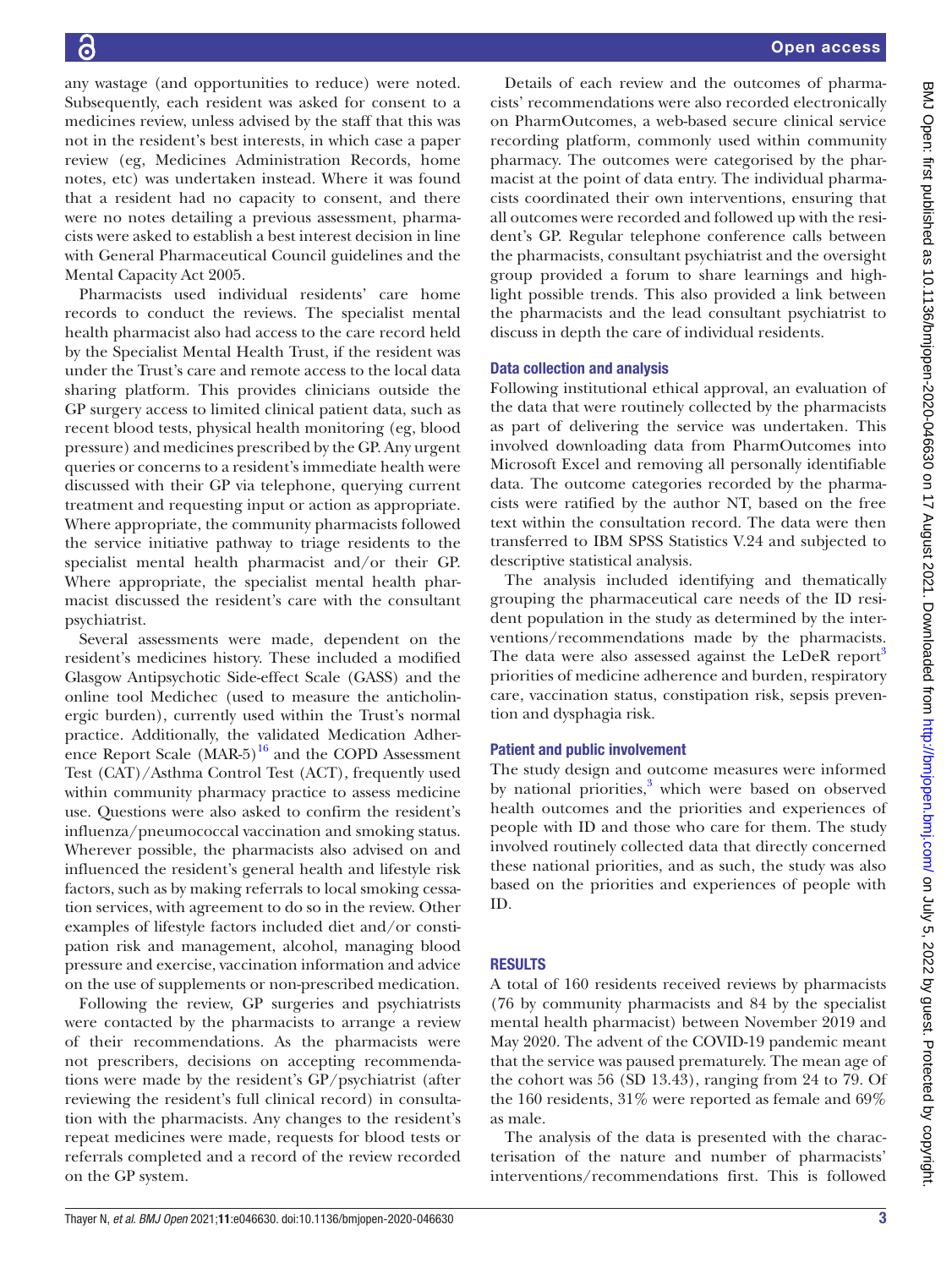<span id="page-3-0"></span>Table 1 Number of pharmacists' interventions or recommendations identified by type and by number of the 160 residents for whom at least one intervention/ recommendation of each type was made

| Interventions/<br>recommendations made<br>by the pharmacists                           | <b>Total number</b><br>(%) | <b>Number of unique</b><br>residents (%) |
|----------------------------------------------------------------------------------------|----------------------------|------------------------------------------|
| Adherence (immediate<br>change/advice provided to<br>improve)                          | 25(4.9)                    | 22(13.8)                                 |
| Lifestyle risk related<br>(including referral for<br>smoking cessation)                | 154 (30.4)                 | 89 (55.6)                                |
| Recommendation-<br>change to medication<br>(form/dose/quantity)                        | 91 (17.9)                  | 75 (46.9)                                |
| Recommendation - start<br>medication                                                   | 25(4.9)                    | 23 (14.4)                                |
| Recommendation - stop<br>medication or query<br>medication and stop if no<br>rationale | 65 (12.8)                  | 49 (30.6)                                |
| Referred for later blood<br>pressure review                                            | 11(2.2)                    | 11(6.9)                                  |
| Referred onwards                                                                       | 42 (8.3)                   | 33 (20.6)                                |
| Requests for blood<br>monitoring                                                       | 43 (8.5)                   | 36 (22.5)                                |
| Side effects identified<br>and advice provided to<br>manage                            | 12(2.4)                    | 12(7.5)                                  |
| Update records                                                                         | 12(2.4)                    | 12(7.5)                                  |
| Other                                                                                  | 27(5.3)                    | 17 (10.6)                                |
| <b>Total</b>                                                                           | 507                        |                                          |

by an analysis of whether the pharmacists' interventions/ recommendations were accepted by the resident's GP or psychiatrist. The analyses of the pharmacists' interventions and recommendations according to the LeDeR report<sup>3</sup> priorities are presented last.

#### Analysis of pharmacists' interventions/recommendations

There were a total of 507 interventions or recommendations made by the pharmacists, averaging 3.3 per resident (median 3.0, SD 1.97). [Table](#page-3-0) 1 shows a breakdown of the interventions and recommendations made by type and the number of residents for whom the pharmacists made at least one intervention or recommendation of that type. In some reviews where multiple medicines required the same recommendation or intervention, the pharmacist made the same intervention/recommendation more than once (eg, recommendations to stop medication or change to improve adherence).

[Table](#page-3-0) 1 also shows that most interventions concerned changes to residents' medicines regimes. There was a total of 65 evidence-based recommendations made for 49 residents to stop (or query and potentially stop) medicines, the most common of which were folic acid (8), procyclidine (7), proton pump inhibitors (7) and antipsychotics

BMJ Open: first published as 10.1136/bmjopen-2020-046630 on 17 August 2021. Downloaded from http://bmjopen.bmj.com/ on July 5, 2022 by guest. Protected by copyright BMJ Open: first published as 10.1136/bmjopen-2020-046630 on 17 August 2021. Downloaded from <http://bmjopen.bmj.com/> on July 5, 2022. Dy guest. Protected by copyright

(5). In addition, there were 23 residents for whom the pharmacist recommended that a medicine be started (and 25 individual recommendations), the most common of which concerned laxatives (7), statins (4), vitamin D (2) and bisphosphonates (2).

The pharmacists also commonly made lifestyle risk related interventions and recommendations. For example, of the 157 residents who had their smoking status recorded, 46 (29.3%) were current smokers and 7 of these agreed to a referral to the local smoking cessation services. Fourteen (9%) residents received further information to manage their blood pressure, 3 (2%) received advice on alcohol consumption and 44 (28%) received additional dietary advice and/or advice on managing constipation.

# Acceptance of pharmacists' interventions and recommendations

Following identification of where interventions were needed, including those requiring prompt attention, the pharmacists discussed their recommendations with the resident's GP/psychiatrist. The recommendations were reviewed and actioned where agreement was reached. Interventions already actioned by the pharmacist directly (most usually related to lifestyle risk, medicines use or adherence advice) were shared with the GP for information only. The onset of the COVID-19 pandemic paused the project without any certainty of continuation. Changing guidance and focusing on essential activities across the NHS meant that the pharmacists were not able to discuss all their recommendations for some residents with the GP.

Of the 160 residents consulted by pharmacists, 168 interventions/recommendations (for 136 residents) were discussed with the GP/psychiatrist. Of these 168 interventions, 144 (86%) were accepted and actioned, while 24 (14%) were not. Reasons for why GPs did not agree with pharmacists' recommendations were lost to follow-up in some instances due to the COVID-19 pandemic, which precluded further analysis. A summary of the recommendations discussed with GPs/psychiatrist is shown in [table](#page-4-0) 2.

# Analysis of medicines adherence and burden

The 160 residents were prescribed a total of 1207 medicines, 74% of residents were prescribed five or more medicines (ie, polypharmacy<sup>[17](#page-6-16)</sup>), the median number of medicines per resident was seven and the range was 0–20 medicines. All residents had their medication adherence assessed, using the MAR-5, a primarily self-assessment questionnaire validated across a range of health conditions.<sup>16</sup> The number of residents who reported their adherence to be 25 out of 25 was 126 (79%), which broadly tallied with the 25 (16%) consultations where the pharmacist made interventions/ recommendations linked directly to suboptimal medicines adherence.

In their reviews, the pharmacists identified that 115 residents (72%) were prescribed medicines with anticholinergic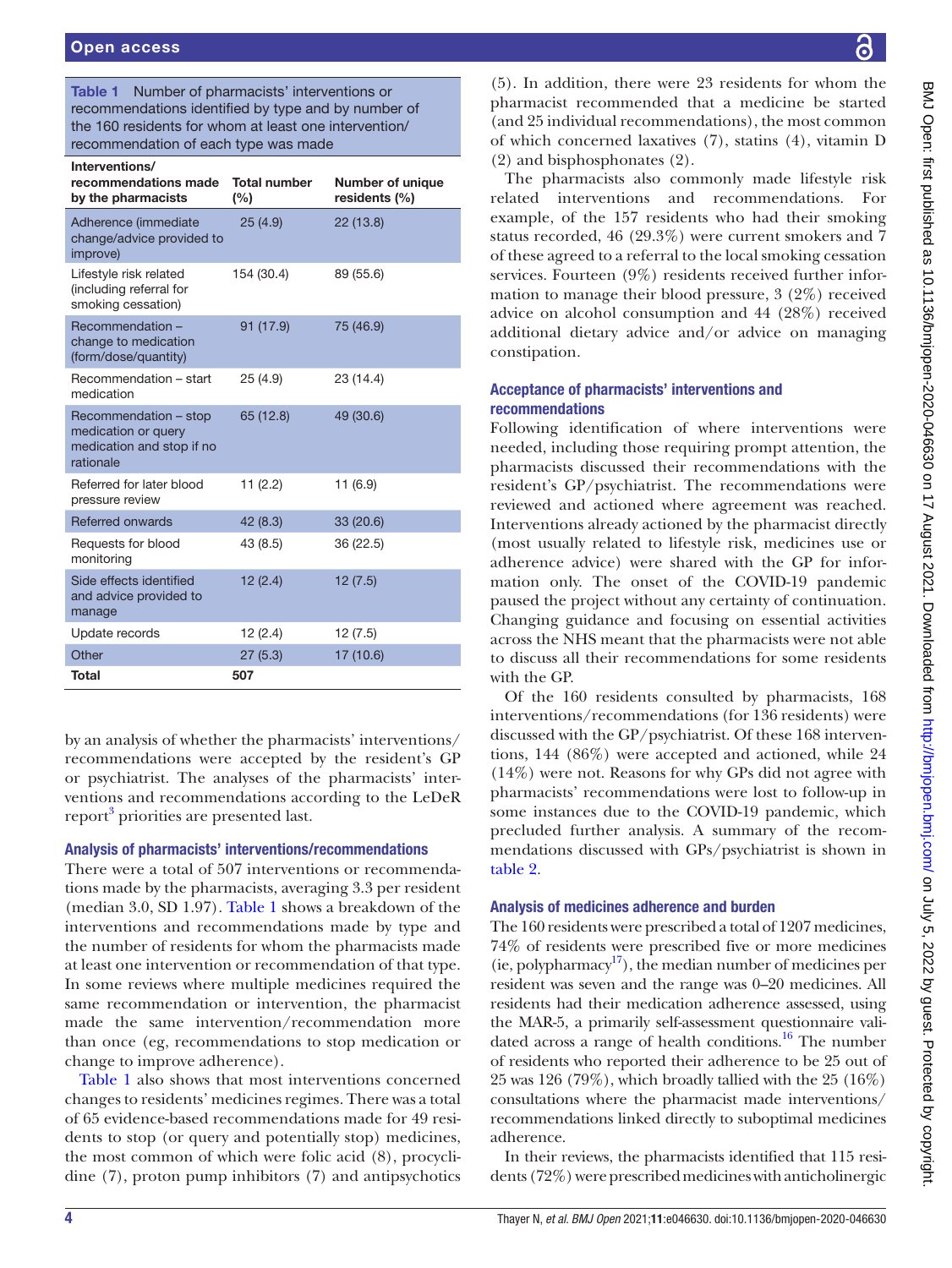<span id="page-4-0"></span>Table 2 Summary of the acceptance of pharmacists' interventions/recommendations when discussed with the GP/psychiatrist

| Interventions/<br>recommendations                                                      | Agreed-<br>actioned,<br>n (%) | <b>Not</b><br>agreed,<br>n (%) | Total |
|----------------------------------------------------------------------------------------|-------------------------------|--------------------------------|-------|
| Recommendation -<br>change to medication<br>(form/dose/quantity*)                      | 51 (89)                       | 6(11)                          | 57    |
| Recommendation - start<br>medication                                                   | 15 (68)                       | 7(32)                          | 22    |
| Recommendation - stop<br>medication or query<br>medication and stop if no<br>rationale | 32 (86)                       | 5(14)                          | 37    |
| Requests for blood<br>monitoring                                                       | 15 (100)                      | 0(0)                           | 15    |
| Medicines adverse<br>effects or clinical<br>complications identified                   | 10 (83)                       | 2(17)                          | 12    |
| Other                                                                                  | 21 (84)                       | 4 (16)                         | 25    |
| Total                                                                                  | 144 (86)                      | 24 (14)                        | 168   |

\*Recommended changes to regular repeat prescription medicine quantities to allow easier management of medication by care home/resident. GP, general practitioner.

properties, of which the most commonly prescribed were procyclidine, clozapine, olanzapine, carbamazepine and diazepam. The Medichec online tool was used to calculate the anticholinergic burden for each resident, $18$  which is summarised in [figure](#page-4-1) 1, and shows that the scores ranged from 0 to 11, with the mean being 3.3 (SD 2.2). Residents with anticholinergic burden scores higher than 3 were either identified and directly reviewed by or referred to the specialist mental health pharmacist following the service initiative pathway and 43 (37%) residents had scores warranting such referral and review. Of all the residents prescribed medicines with anticholinergic activity (115),



<span id="page-4-1"></span>Figure 1 Summary of the anticholinergic burden scores of residents prescribed medicines with anticholinergic properties.

it was recommended that medicines with anticholinergic properties be stopped or the dose be reduced for 28 (24%) residents.

The pharmacists assessed residents' antipsychotic medicines using the GASS<sup>19</sup> and two of the residents reported a score of 22–42 (moderate side effects), while 89 residents reported a score under 21 (absent/mild side effects). None of the residents reported a score of 43–63 (severe side effects).

#### Analysis of respiratory care and vaccination status

Twenty-two of the residents required measurements of their respiratory health as part of the pharmacist's review, of whom 7 (4%) had received ACT and 15 (9%) received a CAT. Of these residents, 14 (64%) were identified as having room to improve their respiratory control. The ACT scores were broken down as: score of 25 asthma under control (one resident), scored 20–24 reasonably well controlled (three residents) and under 20 not controlled (three residents). For the CAT test, three residents scored a CAT score above 20 ('significant room for improvement'), 5 scored 10–20 ('room for improvement') and 7 scored under 10 ('COPD has low impact on health').

Through self-identification or care home records, 22 residents were identified as being diagnosed as having COPD or asthma and 21 (13% of all the residents) were prescribed a respiratory medicine (ie, an inhaler or montelukast). These residents were prescribed a mean of 2.1 medicines per resident and a range of 1–5 medicines. The pharmacists made interventions/recommendations for 17 of the 21 (81%) residents about their prescribed respiratory medication or their respiratory diagnosis, including medicine formulation or dose changes (two residents), stopping or starting a medicine (two residents), attempts to improve adherence (six residents) and referral to the GP (five residents).

In relation to influenza vaccination status, 116 (73%) of the residents had been vaccinated, 3 residents (2%) had declined vaccination, but of the remaining 41 residents, 25 (16%) had not been vaccinated and 16 (10%) were unsure of their vaccination status. Where residents' vaccination status could not be confirmed, this meant that the resident was unaware of being vaccinated, no record of vaccination administration could be found by the pharmacist or the care home and the care home were unable to confirm whether the resident had been vaccinated.

#### Analysis of the risks of constipation, sepsis and dysphagia

A total of 55 (34%) residents were prescribed a laxative. For 10 of these residents, the pharmacist had recommended a change to the timing of doses or choice of laxative to improve efficacy, or a change aimed at improving adherence, such as changing to a formulation with a different flavour. In addition, the pharmacists recommended that seven residents be started on a laxative. As such, the pharmacists needed to make an intervention or recommendation for approximately 10% of the residents about constipation management.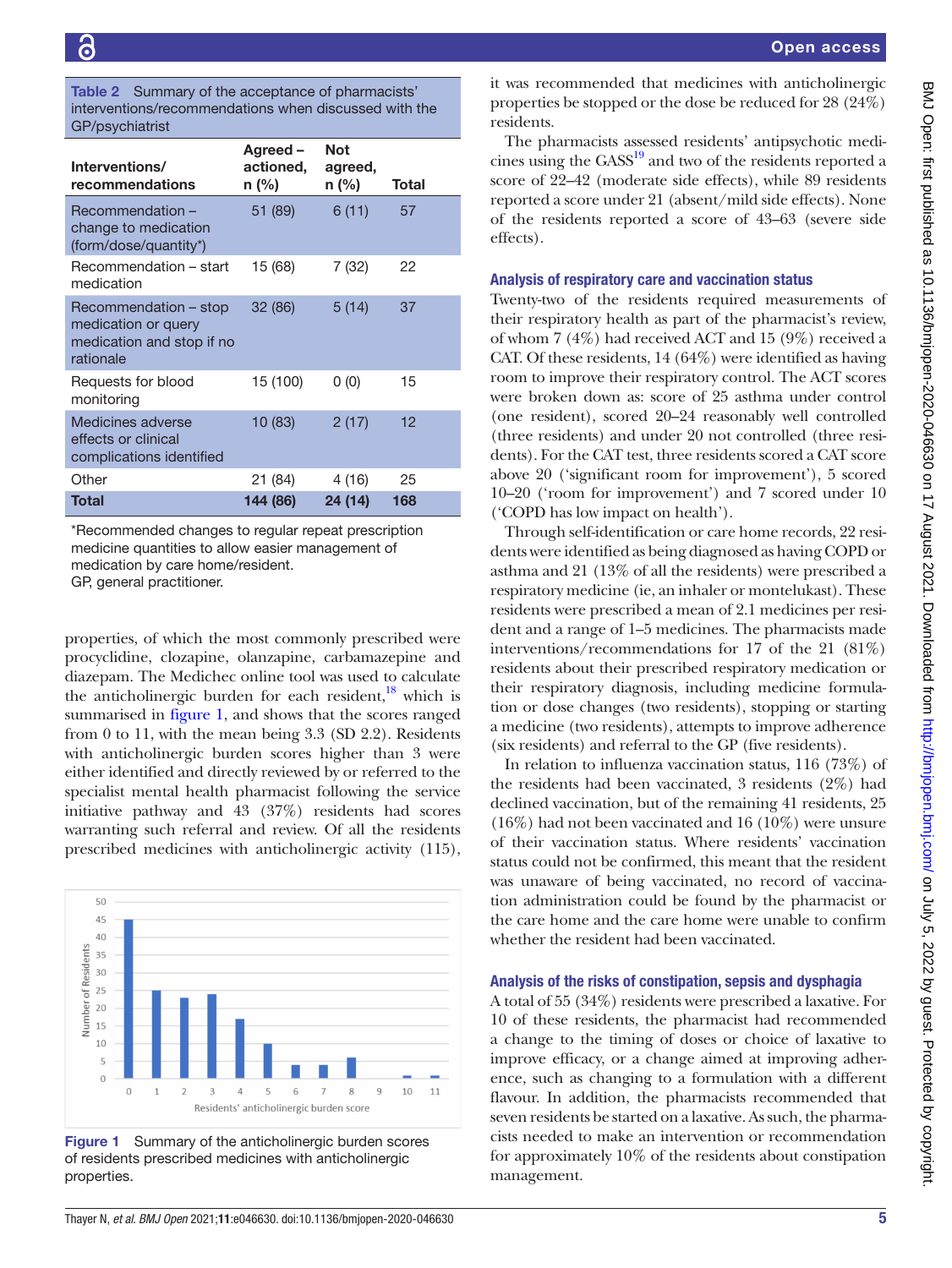None of the residents who were reviewed by the pharmacists were identified as having signs or symptoms of sepsis. However, two residential homes were provided with additional written material to provide information to the staff about the signs and symptoms of sepsis.

In relation to the risk of dysphagia, four residents reported difficulties taking their medication due to possible swallowing difficulties, and the pharmacist recommended changes to alternative formulations. Conversely, six residents were prescribed liquid formulations when there was no recorded or known rationale or improvement in adherence and alternate formulations were recommended.

#### **DISCUSSION**

This study found a high level of polypharmacy among residents with ID (three-quarters of residents were taking five or more medicines). Through this service initiative, the pharmacists identified a high number of interventions/recommendations (a median of 3 per resident) that were needed to improve residents' treatment, of which 86% were accepted by the residents' GP/psychiatrist. Previous reports have already established that people with ID have higher pharmaceutical care needs due to multimorbidity and polypharmacy<sup>[11](#page-6-9)</sup> and a corresponding reduced life expectancy.<sup>13</sup> This novel and collaborative pharmacist review service initiative reported here drew on the skill sets of pharmacists from different sectors and was able to address the wide variety of residents' pharmaceutical care needs, which may not have been fully within the competence of pharmacists from a single sector. It is likely that meeting these pharmaceutical care needs had a positive impact on the health of the ID residents.

The findings of this study also highlight the anticholinergic burden experienced by residents, and reducing this burden for 30% of those residents with high anticholinergic burden scores (ie, a score over 3) is another key outcome of the service initiative. There is increasing evidence of medicines with anticholinergic properties being associated with falls, cognitive deterioration, drowsiness, constipation in older people, an increased risk of dementia and higher mortality. $^{20}$  $^{20}$  $^{20}$  As such, the use of these medicines should be limited in older people. There is also evidence that these medicines are more commonly prescribed to patients with ID and that these patients are more likely to be prescribed anticholinergic medication to treat symptoms of antipsychotic agents. $21-23$  In this study, approximately three-quarters of the residents were prescribed at least one medicine with anticholinergic activity, of whom over a third had a high anticholinergic burden score. This is higher than or at the very highest end of recent estimates of 20%–50% of older people in England being prescribed at least one medication with anticholinergic activity,  $20\frac{24}{3}$ even though the average age of the residents in this study was only 56. Our findings therefore strongly support the high prevalence of anticholinergic prescribing in the ID

population highlighted in the 2018 LeDeR report and confirms the need for service development initiatives such as is reported here to support the work of the NHS England STOMP programme to reduce overmedication in the ID population.

The interventions made by pharmacists in this study also addressed other priority areas of care associated with increased mortality and morbidity in the population with ID, particularly respiratory care where 80% of residents prescribed respiratory medicines required interventions. It is known that people with ID have an increased incidence of asthma and COPD, and within Wirral, both diagnoses of asthma and COPD are slightly higher than the national average (7.6% and 2.6%, respectively).[25](#page-7-0) Respiratory diseases were highlighted in the 2018 LeDeR report as being the highest single cause of death (19%) in the general population with ID.<sup>[26](#page-7-1)</sup> While we found no previous studies of respiratory care specific to people with ID, there is an increasing body of literature on pharmacists' interventions in asthma and COPD management in the general population, which has shown benefits in terms of increased adherence to medicines and reductions in routine hospital visits and other health-related costs.<sup>[27 28](#page-7-2)</sup> Our findings suggest that similar findings are likely in the residential population with ID, but further research is warranted to confirm this.

In this study, the pharmacists also made interventions/recommendations about constipation management, another LeDeR priority area, for 10% of residents. Effective management of constipation in people with ID is essential as it has a higher prevalence than in the general population and is a common cause of preventable death. $3$  As such, the study findings suggest that this should continue to be an important focus for pharmaceutical care reviews in the residential population with ID.

However, limitations of the study include that the results cannot necessarily be generalised across the country, since the study population were ID care home residents from a single CCG area. Additionally, the interventions were undertaken with restricted access to individual patient records. Greater access to these records may have changed or reduced the need for some of the recommendations to GPs and psychiatrists. Finally, the study focused on specific concerns of medication management that are known and published (eg, in the LeDeR report).

The reviews conducted by the pharmacist followed a broad framework, focusing on national priorities. The reviews themselves did not exclude any area of medicines optimisation and were led by the individual resident's needs. However, the evaluation focuses on the extent to which this pharmacist-led initiative can impact on these national priorities and therefore did not consider the broader implications of other medicinesrelated interventions beyond reporting the number and nature of them. Similarly, this study focuses exclusively on care home residents, rather than people living both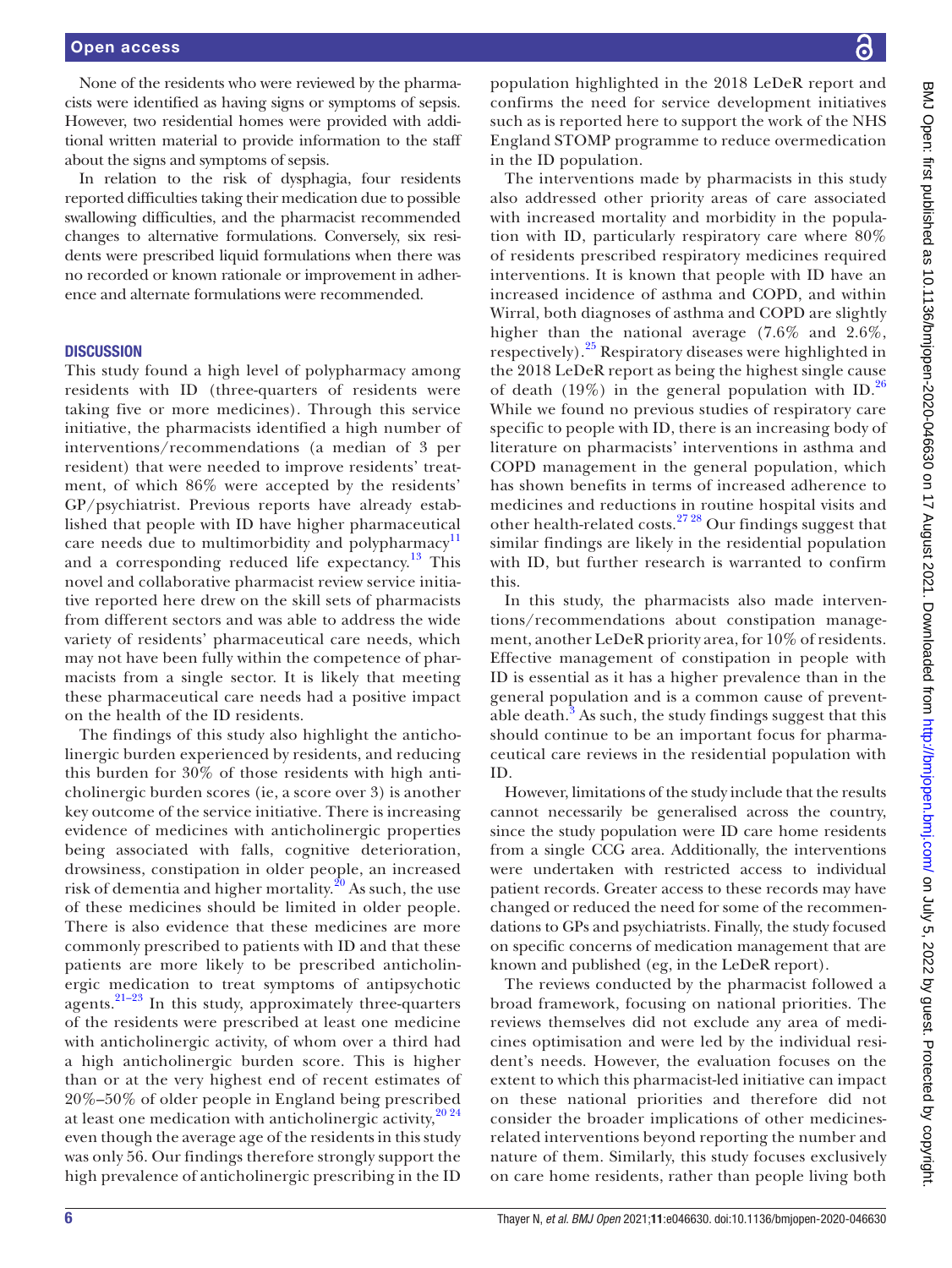independently and otherwise in the community. This reflected the current CCG priorities and highlighted health need, but future initiatives would benefit from exploring the requirements of this related population, as well as including them in service pathways.

Nevertheless, the data presented here do suggest benefit for residents with ID, and the introduction of Primary Care Networks in England offers an opportunity for such cross-sector collaborative service models to be developed, which would be expected to contribute to workload pressure reduction for GPs, emergency health services and secondary care services. The findings of this study suggest that commissioners should consider the frequency of reviews within this population group and how to best use the available resource within the pharmacy profession. However, a full evaluation of the benefit for residents with ID and the wider health economy of any larger scale uptake of this service initiative would require an appropriately designed randomised controlled trial, which should include a health economic evaluation. This would likely require a prior feasibility study to identify viable primary and secondary outcomes to determine the effectiveness of the service. The economic evaluation should include clinical and humanistic outcomes in addition to economic outcomes. $29$  Qualitative exploration of the perspectives of community pharmacists', GPs', care home staff and Specialist Mental Health Trust staff, among others, on the outcomes and quality of the service provided might also yield useful insights.

#### Twitter Nick Thayer [@nickthayer99](https://twitter.com/nickthayer99) and Jasmeen Islam [@JasmeenIslam](https://twitter.com/JasmeenIslam)

Acknowledgements The authors would like to thank Charlotte Dunkley and Bradley Broadhurst for their clinical contribution in conducting reviews. Thanks also go to Phil Elliott at Cheshire and Wirral Partnership NHS Foundation Trust and Alison Williams and Adam Irvine at Community Pharmacy Cheshire & Wirral for their support in realising the project.

Contributors Conceptualisation: NT, SW and JI. Formal analysis: NT and WJ. Writing – original draft: NT and SW. Writing – review and editing: all authors.

Funding The authors have not declared a specific grant for this research from any funding agency in the public, commercial or not-for-profit sectors.

Competing interests None declared.

Patient and public involvement Patients and/or the public were not involved in the design, or conduct, or reporting, or dissemination plans of this research.

Patient consent for publication Not required.

Ethics approval This study received a favourable ethical opinion from the Faculty of Medicine and Health Sciences Research Ethics Committee at Keele University (ref. MH-200109).

Provenance and peer review Not commissioned; externally peer reviewed.

Data availability statement All data relevant to the study are included in the article or uploaded as supplementary information. No additional data available.

Open access This is an open access article distributed in accordance with the Creative Commons Attribution Non Commercial (CC BY-NC 4.0) license, which permits others to distribute, remix, adapt, build upon this work non-commercially, and license their derivative works on different terms, provided the original work is properly cited, appropriate credit is given, any changes made indicated, and the use is non-commercial. See: <http://creativecommons.org/licenses/by-nc/4.0/>.

#### ORCID iDs

Nick Thayer <http://orcid.org/0000-0003-1127-9433>

Simon White<http://orcid.org/0000-0003-0096-251X> Jasmeen Islam<http://orcid.org/0000-0002-8828-5738>

#### **REFERENCES**

- <span id="page-6-0"></span>1 Mencap. Learning disabilities: our definition; 2020 [Accessed 09 Jul 2020].
- <span id="page-6-1"></span>2 Hollins S, Attard MT, von Fraunhofer N, *et al*. Mortality in people with learning disability: risks, causes, and death certification findings in London. *[Dev Med Child Neurol](http://www.ncbi.nlm.nih.gov/pubmed/9459217)* 1998;40:50–6.
- <span id="page-6-2"></span>3 Noah Fry Centre for Disability Studies. *The learning disability mortality review (LeDeR) programme, annual report 2018*. The University of Bristol, 2019.
- <span id="page-6-3"></span>Wirral Intelligence Service. Joint strategic needs assessment: learning disabilities; 2020 [Accessed 13 Jul 2020].
- <span id="page-6-4"></span>5 NHS England. Stopping over medication of people with a learning disability, autism or both (STOMP).
- <span id="page-6-14"></span>6 NHS. The NHS long term plan. 2019.
- <span id="page-6-5"></span>7 McDerby N, Kosari S, Bail K, *et al*. The effect of a residential care pharmacist on medication administration practices in aged care: a controlled trial. *[J Clin Pharm Ther](http://dx.doi.org/10.1111/jcpt.12822)* 2019;44:595–602.
- <span id="page-6-6"></span>8 Zermansky AG, Alldred DP, Petty DR, *et al*. Clinical medication review by a pharmacist of elderly people living in care homes--randomised controlled trial. *[Age Ageing](http://dx.doi.org/10.1093/ageing/afl075)* 2006;35:586–91.
- <span id="page-6-7"></span>Alves A, Green S, James DH. Deprescribing of medicines in care Homes-A five-year evaluation of primary care pharmacist practices. *[Pharmacy](http://dx.doi.org/10.3390/pharmacy7030105)* 2019;7. doi:10.3390/pharmacy7030105. [Epub ahead of print: 03 Aug 2019].
- <span id="page-6-8"></span>10 Baqir W, Hughes J, Jones T, *et al*. Impact of medication review, within a shared decision-making framework, on deprescribing in people living in care homes. *[Eur J Hosp Pharm](http://dx.doi.org/10.1136/ejhpharm-2016-000900)* 2017;24:30–3.
- <span id="page-6-9"></span>11 Shaw N, Hodson K. Clinical pharmacist medication review of patients with learning disabilities: what types of interventions are made? *International Journal of Pharmacy and Practice* 2016;24:8–13.
- <span id="page-6-10"></span>12 Haveman M, Heller T, Lee L, *et al*. Major health risks in aging persons with intellectual disabilities: an overview of recent studies. *[J Policy Pract Intellect Disabil](http://dx.doi.org/10.1111/j.1741-1130.2010.00248.x)* 2010;7:59–69. doi:10.1111/j.1741- 1130.2010.00248.x
- <span id="page-6-11"></span>13 O'Dwyer M, Meštrović A, Henman M. Pharmacists' medicinesrelated interventions for people with intellectual disabilities: a narrative review. *[Int J Clin Pharm](http://dx.doi.org/10.1007/s11096-015-0113-4)* 2015;37:566–78.
- <span id="page-6-12"></span>14 O'Dwyer M, Peklar J, McCallion P, *et al*. Factors associated with polypharmacy and excessive polypharmacy in older people with intellectual disability differ from the general population: a cross-sectional observational nationwide study. *[BMJ Open](http://dx.doi.org/10.1136/bmjopen-2015-010505)* 2016;6:e010505.
- <span id="page-6-13"></span>15 NHS England. *Medicines optimisation in care homes: programme overview*, 2018.
- <span id="page-6-15"></span>16 Chan AHY, Horne R, Hankins M, *et al*. The medication adherence report scale: a measurement tool for eliciting patients' reports of nonadherence. *[Br J Clin Pharmacol](http://dx.doi.org/10.1111/bcp.14193)* 2020;86:1281–8.
- <span id="page-6-16"></span>17 Masnoon N, Shakib S, Kalisch-Ellett L, *et al*. What is polypharmacy? A systematic review of definitions. *[BMC Geriatr](http://dx.doi.org/10.1186/s12877-017-0621-2)* 2017;17:230.
- <span id="page-6-17"></span>18 Bishara D, Harwood D, Sauer J, *et al*. Anticholinergic effect on cognition (AEC) of drugs commonly used in older people. *[Int J](http://dx.doi.org/10.1002/gps.4507)  [Geriatr Psychiatry](http://dx.doi.org/10.1002/gps.4507)*, 2017;32:650–6.
- <span id="page-6-18"></span>19 Schouby Bock M, Nørgaard Van Achter O, Dines D, *et al*. Clinical validation of the self-reported Glasgow antipsychotic side-effect scale using the clinician-rated UKU side-effect scale as gold standard reference. *[J Psychopharmacol](http://dx.doi.org/10.1177/0269881120916122)* 2020;34:820–8.
- <span id="page-6-19"></span>20 Grossi CM, Richardson K, Savva GM, *et al*. Increasing prevalence of anticholinergic medication use in older people in England over 20years: cognitive function and ageing study I and II. *[BMC Geriatr](http://dx.doi.org/10.1186/s12877-020-01657-x)* 2020;20, :267.
- <span id="page-6-20"></span>21 O'Dwyer M, McCallion P, McCarron M, *et al*. Medication use and potentially inappropriate prescribing in older adults with intellectual disabilities: a neglected area of research. *[Ther Adv Drug Saf](http://dx.doi.org/10.1177/2042098618782785)* 2018;9:535–57.
- 22 O'Dwyer M, Maidment ID, Bennett K, *et al*. Association of anticholinergic burden with adverse effects in older people with intellectual disabilities: an observational cross-sectional study. *[Br J](http://dx.doi.org/10.1192/bjp.bp.115.173971)  [Psychiatry](http://dx.doi.org/10.1192/bjp.bp.115.173971)* 2016;209:504–10.
- 23 De Vreese LP, Mantesso U, De Bastiani E, *et al*. Anticholinergic burden in adult and elderly people with intellectual disabilities: results from an Italian multicenter cross-sectional study. *[PLoS One](http://dx.doi.org/10.1371/journal.pone.0205897)* 2018;13, :e0205897.
- 24 Fox C, Smith T, Maidment I, *et al*. Effect of medications with anti-cholinergic properties on cognitive function, delirium, physical function and mortality: a systematic review. *[Age Ageing](http://dx.doi.org/10.1093/ageing/afu096)* 2014;43:604–15.